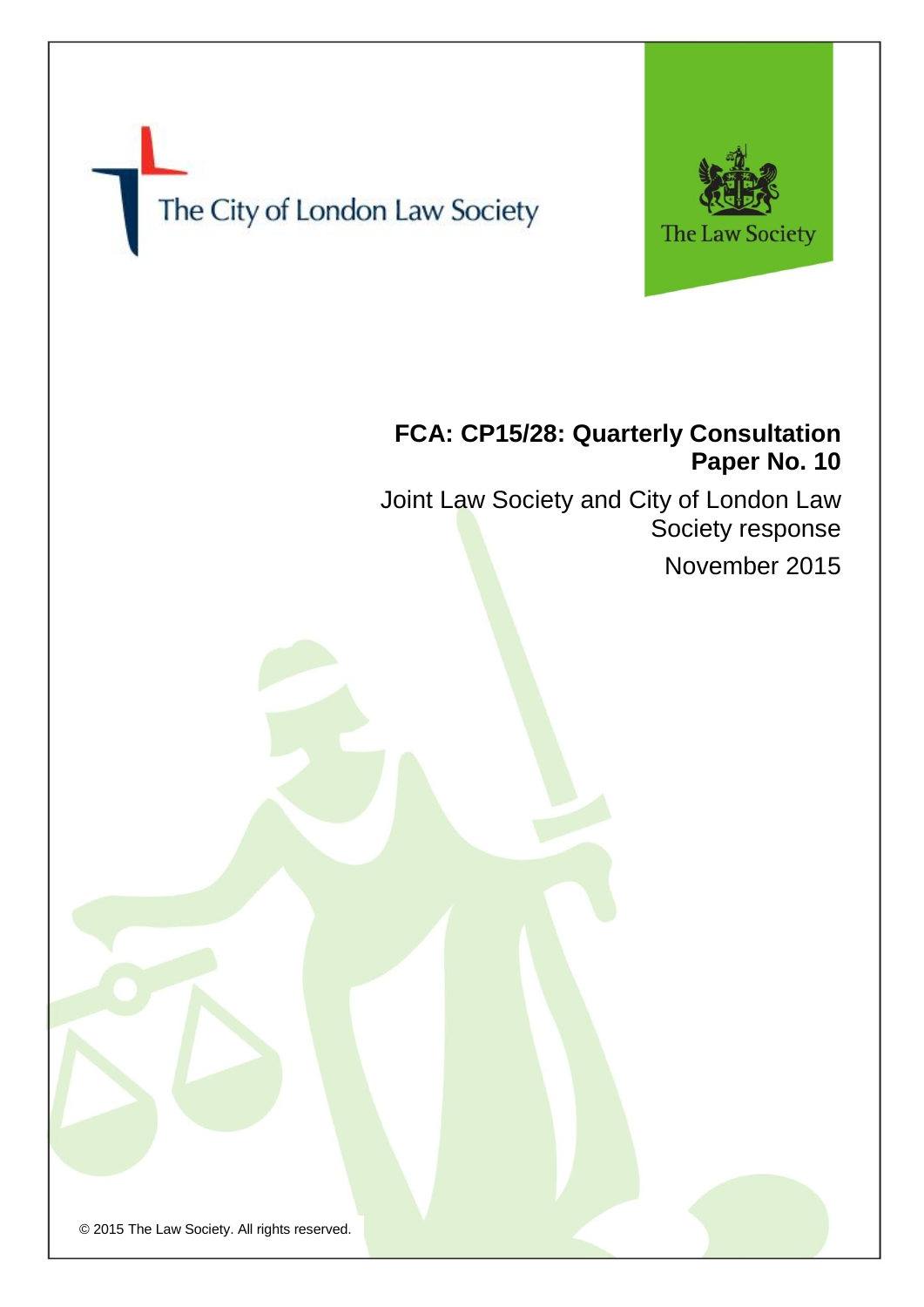# **Introduction**

The Law Society is the professional body for solicitors in England and Wales, representing over 160,000 registered legal practitioners ('the Society'). The Society represents the profession to parliament, government and regulatory bodies and has a public interest in the reform of the law.

The City of London Law Society ('CLLS') represents approximately 15,000 City lawyers through individual and corporate membership including some of the largest international law firms in the world. These law firms advise a variety of clients from multinational companies and financial institutions to Government departments, often in relation to complex, multijurisdictional legal issues. The CLLS responds to a variety of consultations on issues of importance to its members through its 19 specialist committees.

The Listing Rules Joint Working Party is made up of senior and specialist corporate lawyers from both the Society and the CLLS who have a particular focus on the Listing Rules and the UK Listing Regime.

The Society and CLLS welcomes the opportunity to respond the FCA's consultation document entitled 'CP15/28: Quarterly Consultation Paper No. 10<sup>1</sup>, released on 4 September 2015.

Our comments relate solely to Chapter 8 of CP15/28.

As a general point, a number of the rules (for example DTR 7.1.3R(4) and (6)) refer to different articles of the Audit Regulation. It would be helpful if these could be reproduced in the rules for ease of reference.

#### **Questions**

-

**8.1 Do you agree that deletion of LR 5.2.11DR, together with the consequential amendments to LR 5.2.11AR and LR 5.2.11CR, would be the most appropriate way to resolve the disparity in the approaches to cancellation and maintain investor protection?**

We have no comments on this rule change. The consultation does not mention any transitional provisions for this change. In order not to disrupt any transactions that might be in progress we suggest that if Rule 5.2.11DR is deleted the amendment should not apply to transactions that have already been announced at the time the change takes effect.

# **8.2 Do you agree with or have any comments on our proposed approach to the implementation of the SAAD as set out above?**

We have the following drafting points:

(1) in DTR 7.1.2G, change "accounting and/or auditing" to "accounting or auditing, or both" so as to match the revised wording in DTR 7.1.1AR(2); and

(2) in DTR 7.1.2AR(2) delete "administrative or" so as to mirror the text of the SAAD.

# **8.3 Do you agree with our decision not to include specific requirements on audit committee composition in DTR?**

<sup>1</sup> Available at: https://www.fca.org.uk/news/cp15-28-quarterly-consultation-paper-no-10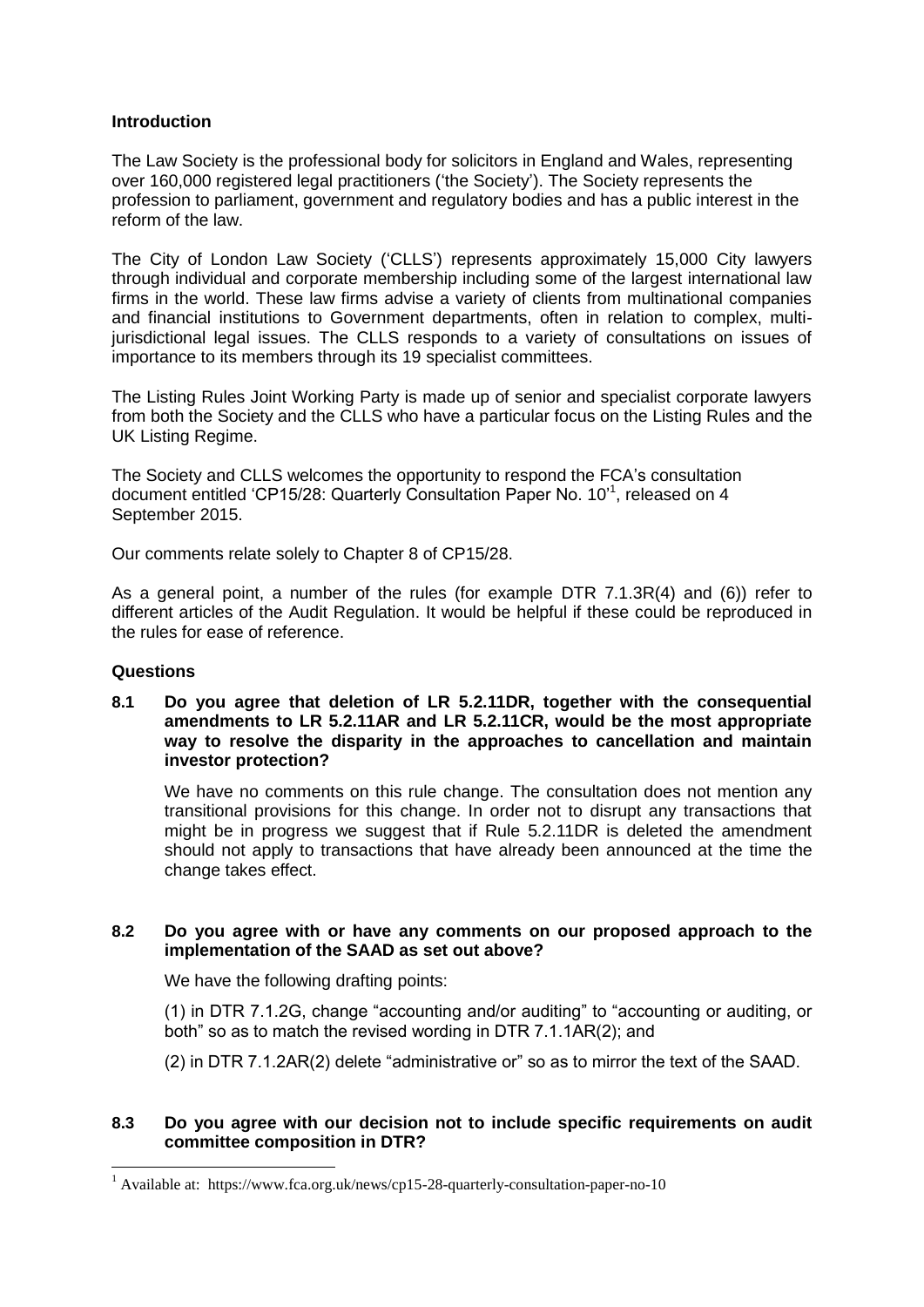We agree with this.

**8.4 Do you agree that it is unnecessary to adopt the two Member State options contained in new article 39(2) set out in the SAAD because the wider exemption we have already adopted caters for the specific situations indicated?**

We agree with this.

**8.5 Do you agree that we should not require annual election of chairmen of audit committees by shareholders?**

We agree with this.

**8.6 Do you agree with our proposal to exempt AIFs and UCITS from the requirement to have an audit committee?**

We agree with this.

### **8.7 Do you agree with our proposal not to exempt the chairman and members of the audit committee from the revised independence requirements set out in the Statutory Audit Amending Directive?**

The current UK best practice, referred to in the consultation paper, is contained in the UK Corporate Governance Code so only applies on a comply or explain basis. Enshrining the requirement for a majority of the members and the chairman of the audit committee to be independent in the DTRs would make this compulsory and, as this is not required by the SAAD, would constitute gold-plating. The UK Corporate Governance Code, as acknowledged, makes this best practice but does provide flexibility for companies which are unable to comply, for example, because of some short term or unexpected issue. The UK Corporate Governance Code is widely followed and we are not aware of a specific need to gold plate in this area, even if the UKLA's proposed approach is consistent with that previously followed.

# **8.8 Do you agree with our proposed transitional provisions in DTR?**

We think it would be clearer to draft the transitional provisions as follows (new text underlined):

App 1.1.1

"As set out in DTR TP [28], in respect of a financial year beginning before [17] June 2016 an issuer to which DTR 7.1 applied before [17] June 2016 must comply with the requirements set out in this appendix in relation to their audit committee."

DTR TP [28]

Delete (1) as it disapplies DTR 7.1 for newly listed issuers without substituting App 1, which is presumably not intended.

"(1) In respect of a financial year beginning before [17] June 2016, an issuer to which DTR 7.1 applied before [17] June 2016 must comply with the requirements set out in DTR App 1 for that financial year and must comply with DTR 7.1 from the beginning of its next financial year."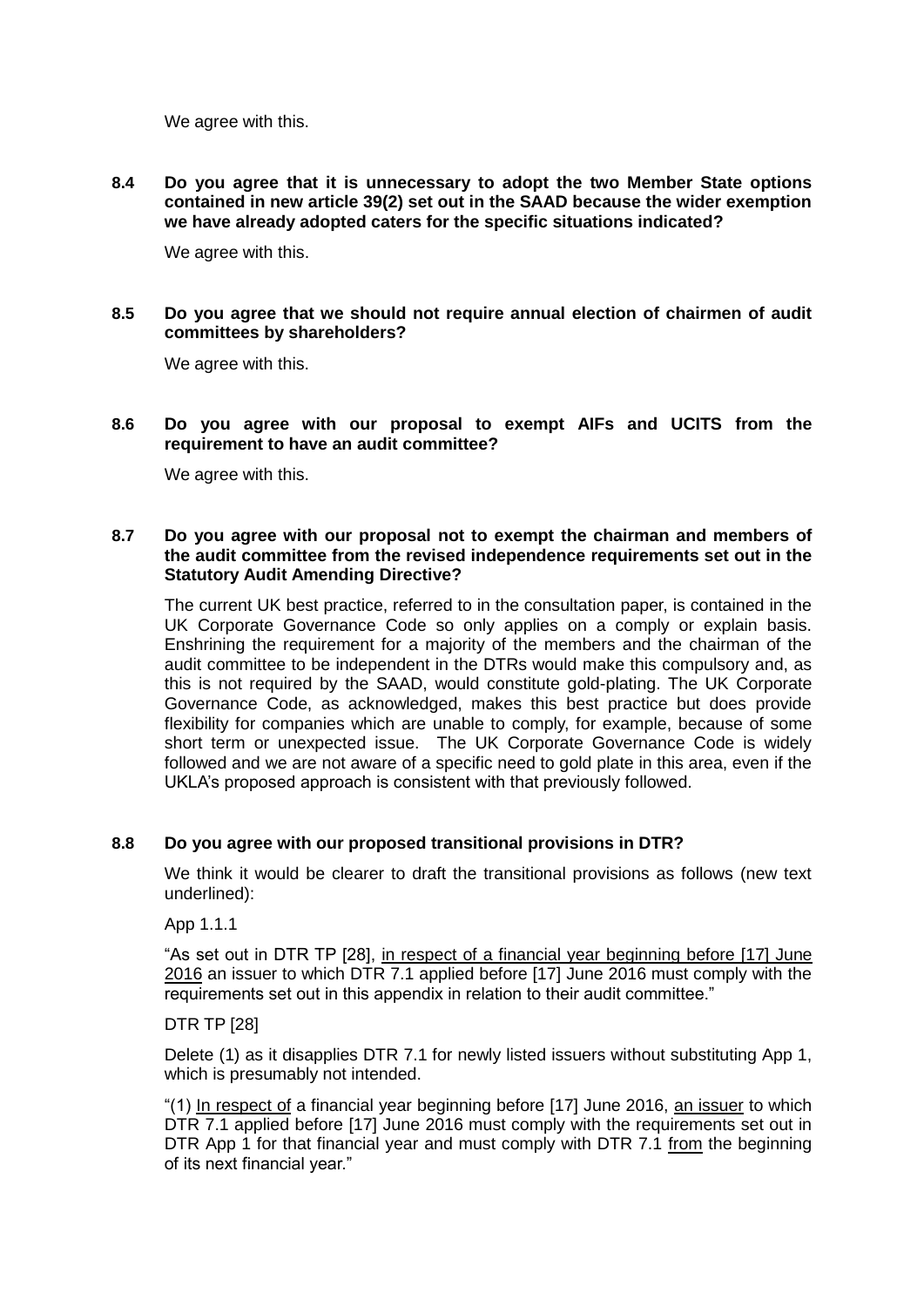# **8.9 Do you have any comments you would like to make on other items in this section on audit committees?**

We have no comments.

## **8.10 Do you agree with the proposal to amend DTR 1B.1.4G?**

We agree with this.

### **8.11 Do you agree with the proposal to retain DTR 4.1.11R(1) despite this requirement being removed from the TD?**

We agree with this, although we think it would be preferable to avoid the unnecessary duplication of information from issuers subject to both the Accounting Directive and Transparency Directive by stating in DTR 4.1.11R(1) that the information need only be included in the management report if it is not to be included in the notes to the accounts. It would also be more consistent to re-phrase the rule to mirror Article 17.1(q) of the Accounting Directive, rather than retain the original wording. We suggest the following drafting:

"DTR  $4.1.11(R)(1)$  unless already included in the notes to the financial statements pursuant to the *Accounting Directive,* the nature and the financial effect of material events arising after the balance sheet date which are not reflected in the profit and loss account or balance sheet;"

## **8.12 Do you agree with the proposal to amend DTR 7.2.10R and agree with our analysis that the substance of the requirement under the rule will not change following the amendment?**

We have no comments on this.

### **8.13 Do you agree with the proposal to retain DTR 7.2.11R and to amend it to refer also to DTR 7.2.9R(2)**

We have no comments on this.

### **8.14 Do you agree with the minor changes we propose to DTR 7.2.2R, DTR 7.2.3R and DTR 7.2.9R?**

DTR 7.2.3R should include the whole of the second paragraph of article 20(1)(a) and state that an issuer must also "indicate where the relevant texts [of the corporate governance code] are publicly available."

#### **8.15 Do you agree with our analysis that no transitional provisions are required as a result of the proposed changes to reflect the replacement of the FCLD and the SCLD by the AD?**

We agree.